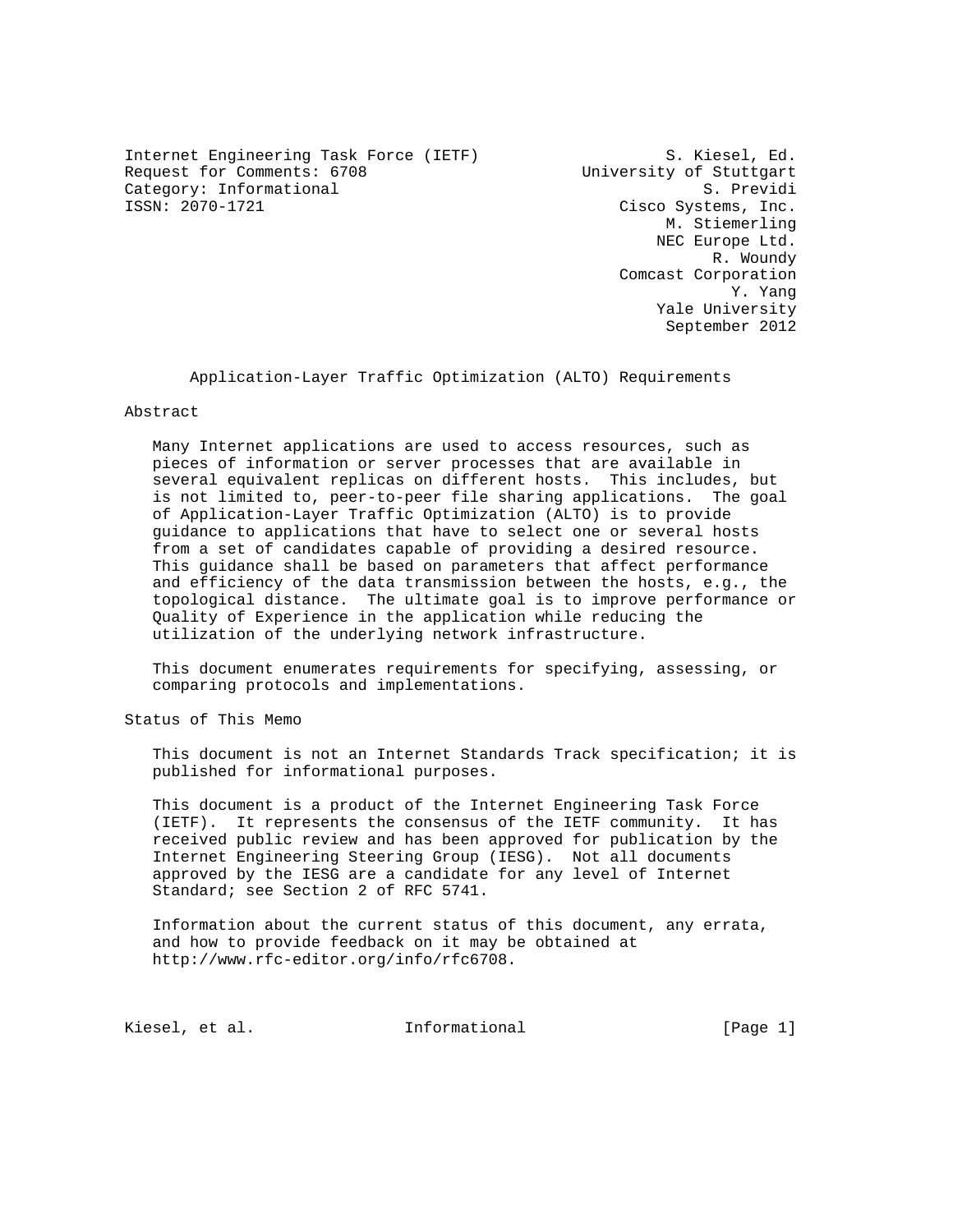# Copyright Notice

 Copyright (c) 2012 IETF Trust and the persons identified as the document authors. All rights reserved.

 This document is subject to BCP 78 and the IETF Trust's Legal Provisions Relating to IETF Documents

 (http://trustee.ietf.org/license-info) in effect on the date of publication of this document. Please review these documents carefully, as they describe your rights and restrictions with respect to this document. Code Components extracted from this document must include Simplified BSD License text as described in Section 4.e of the Trust Legal Provisions and are provided without warranty as described in the Simplified BSD License.

Table of Contents

| 1.                                                           |                |
|--------------------------------------------------------------|----------------|
| 2. Terminology and Architectural Framework                   | $\mathbf{3}$   |
| 2.1.                                                         | 3              |
|                                                              | $\overline{3}$ |
| 2.3. Architectural Framework for ALTO                        | 5              |
|                                                              | 5              |
| 3.1. ALTO Client Protocol 5                                  |                |
| 3.1.1. General Requirements                                  | 5              |
| 3.1.2. Host-Group Descriptor Support                         | 6              |
| 3.1.3. Rating Criteria Support 7                             |                |
| 3.1.4. Placement of Entities and Timing of Transactions 9    |                |
| 3.1.5. Protocol Extensibility 11                             |                |
| 3.1.6. Error Handling and Overload Protection 11             |                |
| 3.2. ALTO Server Discovery 12                                |                |
| Security and Privacy 13<br>3.3.                              |                |
|                                                              |                |
| 5. Security Considerations 14                                |                |
| 5.1. High-Level Security Considerations 14                   |                |
| 5.2. Information Disclosure Scenarios  14                    |                |
| 5.2.1. Classification of Information Disclosure Scenarios 14 |                |
| 5.2.2. Discussion of Information Disclosure Scenarios 16     |                |
| 5.3. ALTO Server Discovery 18                                |                |
| Security Requirements 18<br>5.4.                             |                |
|                                                              |                |
| Normative References 18<br>$6.1$ .                           |                |
| 6.2. Informative References 18                               |                |
|                                                              |                |
| Appendix B. Acknowledgments 19                               |                |

Kiesel, et al. 1nformational 1999 [Page 2]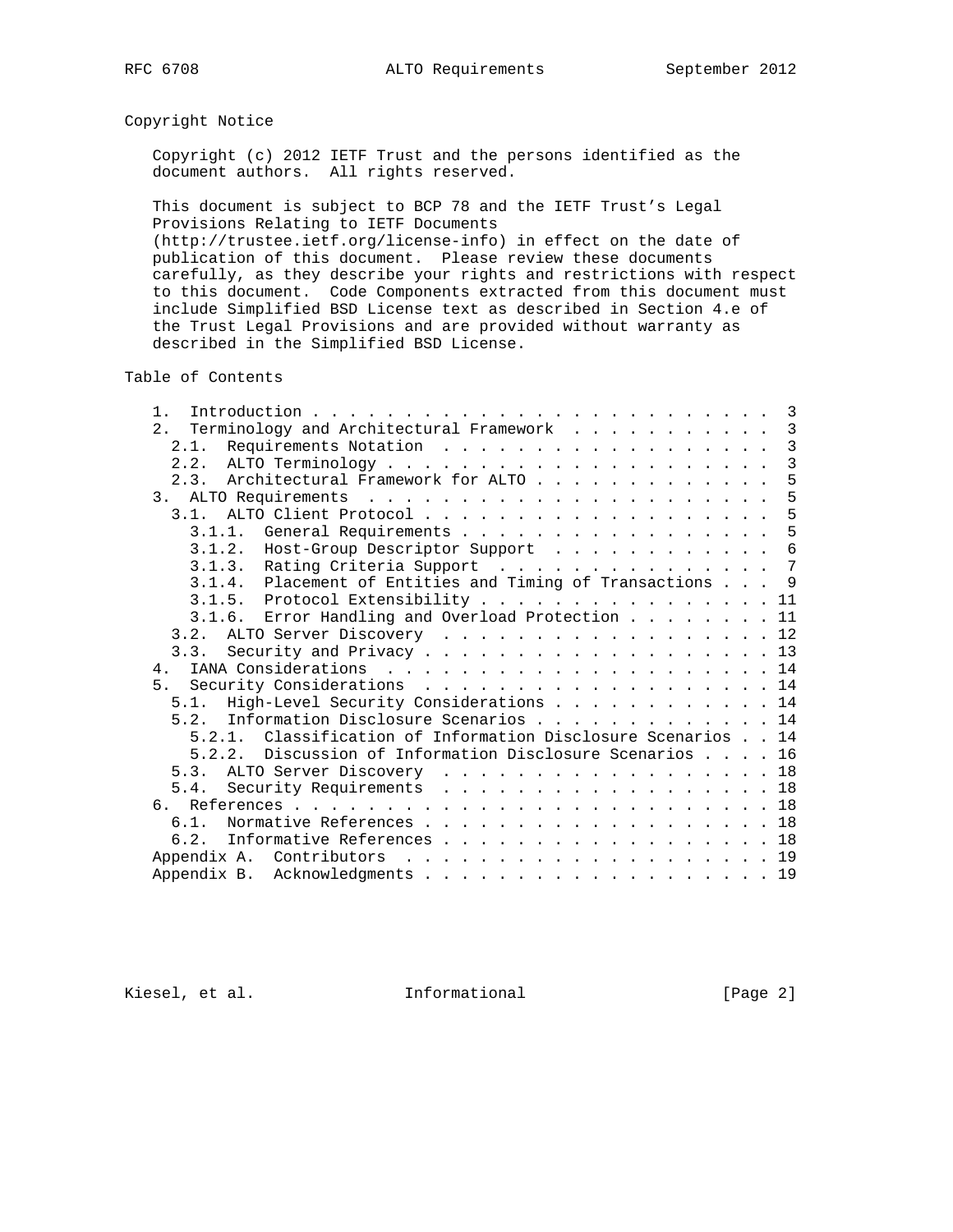# 1. Introduction

 The motivation for Application-Layer Traffic Optimization (ALTO) is described in the ALTO problem statement [RFC5693].

 The goal of ALTO is to provide information that can help peer-to-peer (P2P) applications make better decisions with respect to peer selection. However, ALTO may be useful for non-P2P applications as well. For example, clients of client-server applications may use information provided by ALTO to select one of several servers or information replicas. As another example, ALTO information could be used to select a media relay needed for NAT traversal. The goal of these informed decisions is to improve performance or Quality of Experience in the application while reducing the utilization of the underlying network infrastructure.

 Usually, it would be difficult or even impossible for application entities to acquire this information by other mechanisms, e.g., using measurements between the peers of a P2P overlay, because of complexity or because it is based on network topology information, network operational costs, or network policies, which the respective network provider does not want to disclose in detail.

 The functional entities that provide the ALTO service do not take part in the actual user-data transport, i.e., they do not implement functions for relaying user data. These functional entities may be placed on various kinds of physical nodes, e.g., on dedicated servers, as auxiliary processes in routers, on "trackers" or "super peers" of a P2P application, etc.

- 2. Terminology and Architectural Framework
- 2.1. Requirements Notation

 The key words "MUST", "MUST NOT", "REQUIRED", "SHALL", "SHALL NOT", "SHOULD", "SHOULD NOT", "RECOMMENDED", "MAY", and "OPTIONAL" in this document are to be interpreted as described in [RFC2119].

## 2.2. ALTO Terminology

 This document uses the following ALTO-related terms, which are defined in [RFC5693]:

 Application, Peer, P2P, Resource, Resource Identifier, Resource Provider, Resource Consumer, Transport Address, Overlay Network, Resource Directory, ALTO Service, ALTO Server, ALTO Client, ALTO

Kiesel, et al. 1nformational 1999 [Page 3]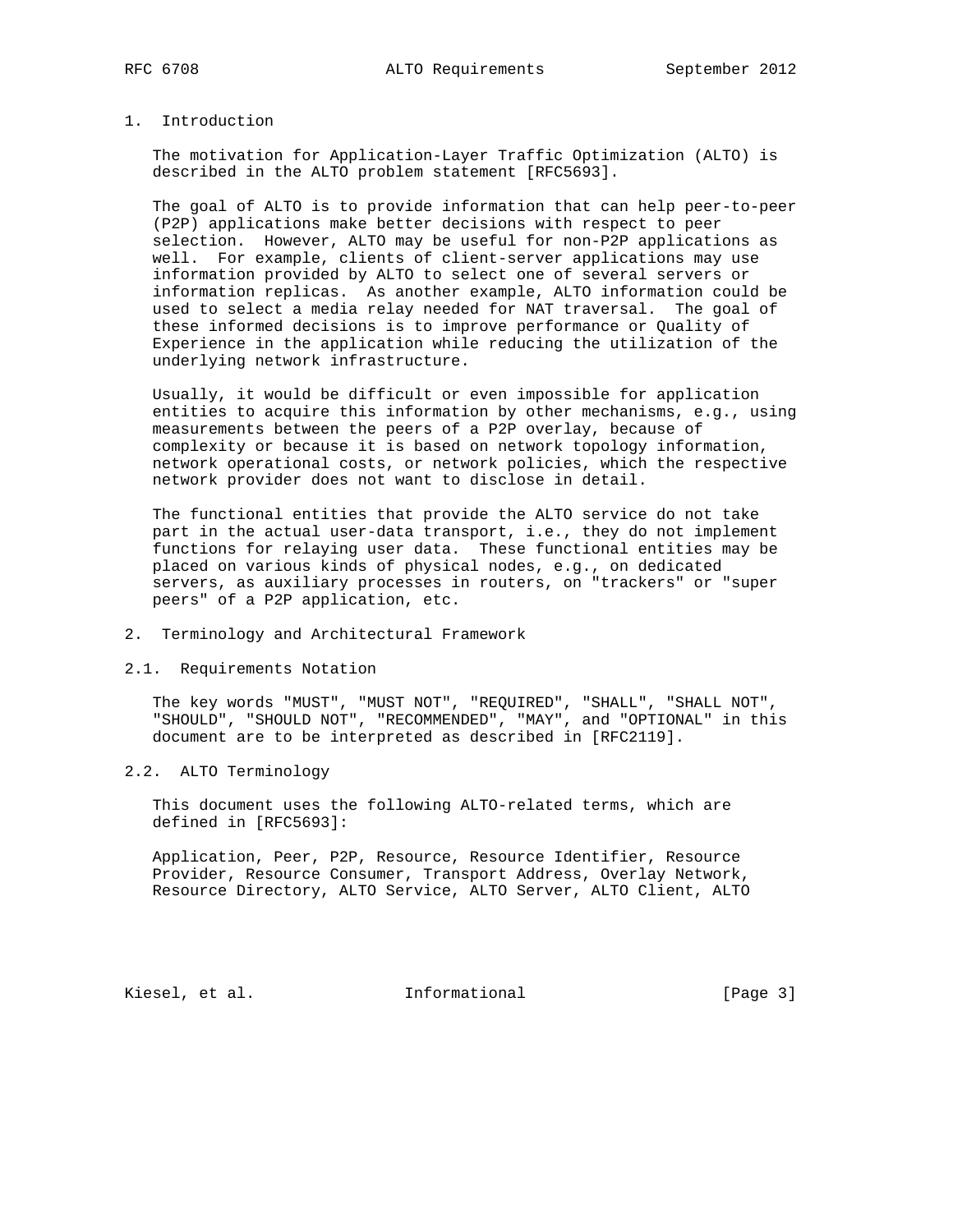Query, ALTO Response, ALTO Transaction, Local Traffic, Peering Traffic, Transit Traffic, Application Protocol, ALTO Client Protocol, and Provisioning Protocol.

Furthermore, the following additional terms will be used:

- o Host-Group Descriptor: Information used to describe one or more Internet hosts (such as the resource consumer that seeks ALTO guidance, or one or more candidate resource providers) and their location within the network topology. There can be several different types of host-group descriptors, for example, a single IP address, an address prefix or address range that contains the host(s), or an Autonomous System (AS) number. Different host group descriptor types may provide different levels of detail. Depending on the system architecture, this may have implications on the quality of the guidance ALTO is able to provide, on whether recommendations can be aggregated, and on how much privacy sensitive information about users might be disclosed to additional parties.
- o Rating Criterion: The condition or relation that defines the "better" in "better-than-random peer selection", which is the ultimate goal of ALTO. Examples may include "host's Internet access is not subject to volume-based charging (flat rate)" or "low topological distance". Some rating criteria, such as "low topological distance", need to include a reference point, e.g., "low topological distance from a given resource consumer". This reference point can be described by means of a host-group descriptor.
- o Host-Characteristics Attribute: Properties of a host, other than the host-group descriptor. It may be evaluated according to one or more rating criteria. This information may be stored in an ALTO server and transmitted via an ALTO protocol. One example for a host-characteristics attribute would be a data field indicating whether a host's Internet access is subject to volume-based charging or not (flat rate).
- o Target-Aware Query Mode: In this mode of operation, an ALTO client performs the ALTO query when the desired resource and a set of candidate resource providers are already known, i.e., after Distributed Hash Table (DHT) lookups, queries to the resource directory, etc. To this end, the ALTO client transmits a list of host-group descriptors and optionally one or more rating criteria to the ALTO server. The ALTO server evaluates the host-group descriptors according to the indicated criteria or a default

Kiesel, et al. 1nformational 1999 [Page 4]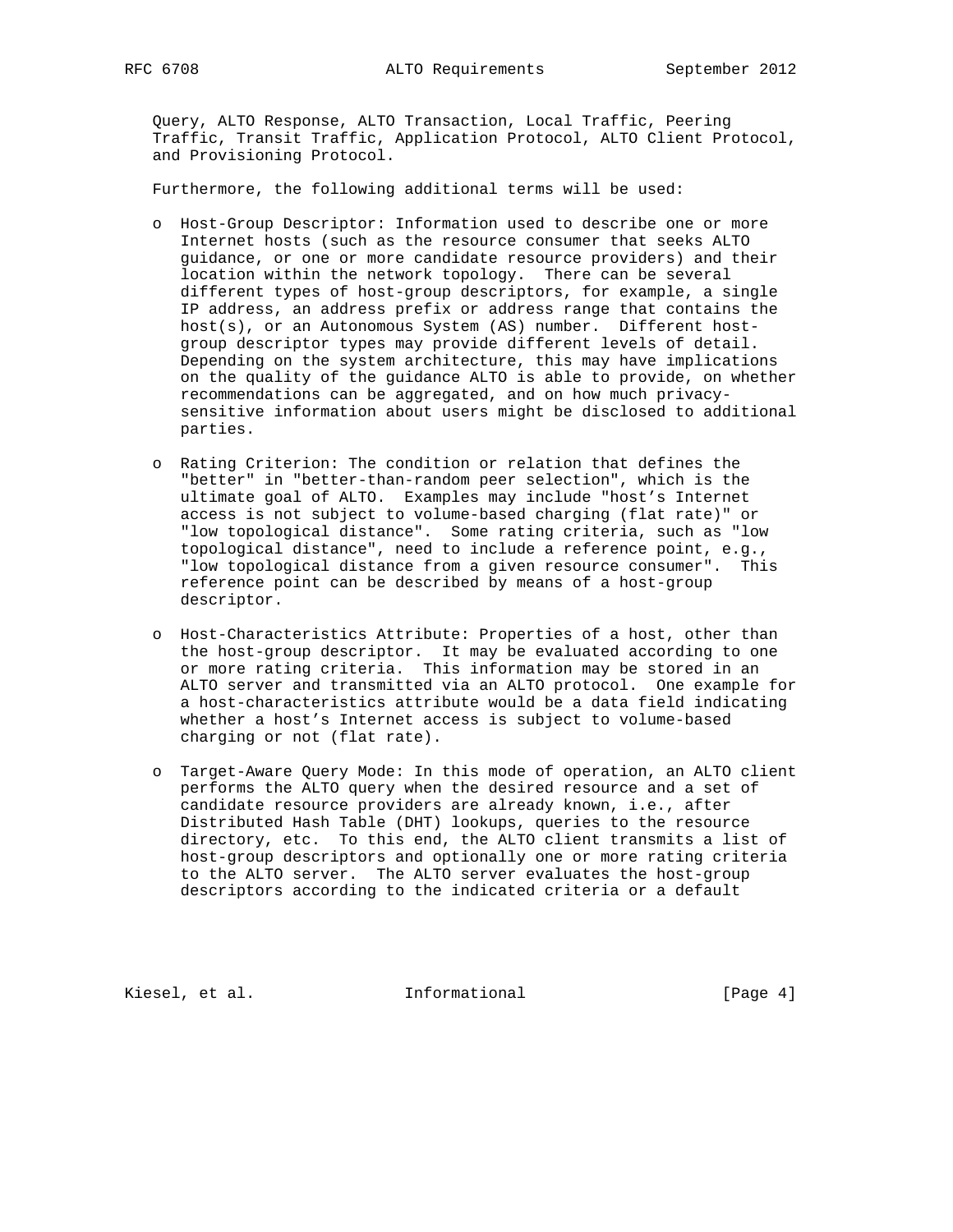criterion. It returns a list of these host-group descriptors to the ALTO client, which is sorted according to the rating criteria and/or enriched with host-characteristics attributes.

- o Target-Independent Query Mode: In this mode of operation, ALTO queries are performed in advance or periodically, in order to receive comprehensive guidance. The ALTO client indicates the desired host-characteristics attributes in the ALTO query. The ALTO server answers with a list that indicates for all known host group descriptors (possibly subject to the server's policies) the desired host-characteristics attributes. These lists will be cached locally and evaluated later, when a resource is to be accessed.
- 2.3. Architectural Framework for ALTO

 There are various architectural options for ALTO implementation. Specifying or mandating one specific architecture is out of the scope of this document.

 In addition to the terminology (see Section 2 of [RFC5693] and Section 2.2 of this document), [RFC5693] presents a figure that gives a high-level overview of protocol interaction between these components.

 This document itemizes requirements for the following components: ALTO client protocols, ALTO server discovery mechanisms, host-group descriptors, rating criteria, and host-characteristics attributes. Furthermore, requirements regarding the overall architecture, especially with respect to security and privacy issues, are presented.

 Note that the detailed specification of such protocols and mechanisms is out of the scope of this document. In fact, this document does not even assume that there will be only one single specification for each of these components, respectively. However, this document enumerates requirements for ALTO to be considered when specifying, assessing, or comparing protocols and implementations.

- 3. ALTO Requirements
- 3.1. ALTO Client Protocol
- 3.1.1. General Requirements

 Req. AR-1: The ALTO service is provided by one or more ALTO servers. It may be queried by ALTO clients seeking guidance for selecting appropriate resource providers. ALTO clients and ALTO servers MUST

Kiesel, et al. 1nformational 1999 [Page 5]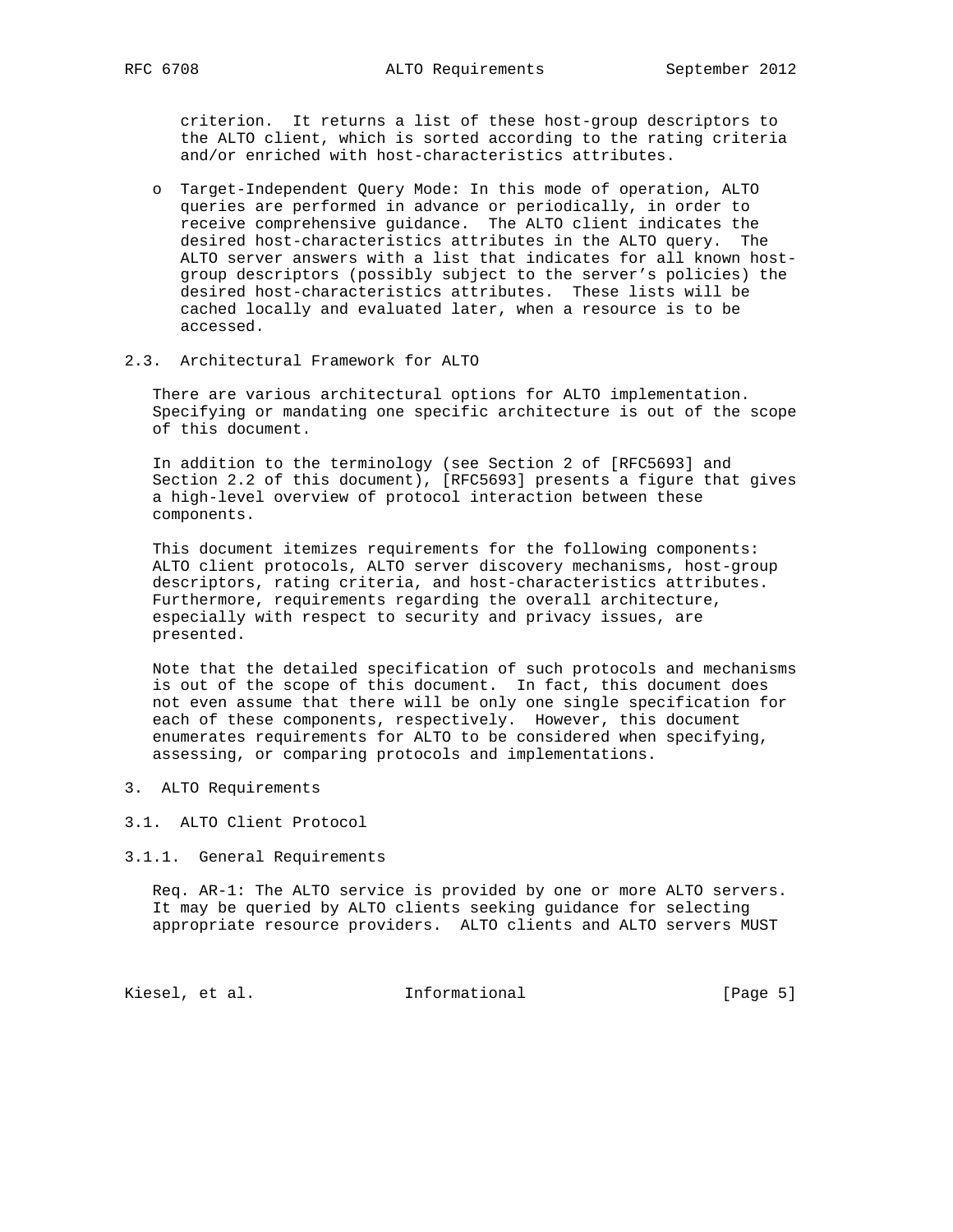implement an ALTO client protocol. An ALTO client protocol MUST be able to transmit ALTO queries from an ALTO client to an ALTO server, and it MUST be able to transmit the corresponding ALTO replies from the ALTO server to the ALTO client.

 The detailed specification of an ALTO client protocol is out of the scope of this document. In fact, this document does not even assume that there will be only one single protocol specification. However, this document enumerates requirements for ALTO, to be considered when specifying, assessing, or comparing protocols and implementations.

 Req. AR-2: An ALTO client protocol MUST provide adequate mechanisms for operations and management support, as outlined in RFC 5706 [RFC5706].

3.1.2. Host-Group Descriptor Support

 The ALTO guidance is based on the evaluation of several resource providers or groups of resource providers, considering one or more rating criteria. The resource providers or groups of resource providers are characterized by means of host-group descriptors.

 Req. AR-3: An ALTO client protocol MUST support the usage of multiple host-group descriptor types.

 Req. AR-4: ALTO clients and ALTO servers MUST clearly identify the type of each host-group descriptor sent in ALTO queries or responses. An ALTO protocol specification MUST provide appropriate protocol elements.

 Req. AR-5: An ALTO client protocol MUST support the host group descriptor types "IPv4 address prefix" and "IPv6 address prefix". They can be used to specify the IP address of one host, or an IP address range (in Classless Inter-Domain Routing (CIDR) notation) containing all hosts in question.

 Req. AR-6: An ALTO client protocol MUST be extensible to enable future support of other host-group descriptor types. An ALTO client protocol specification MUST define an appropriate procedure for adding new host-group descriptor types, e.g., by establishing an IANA registry.

 Req. AR-7: For host-group descriptor types other than "IPv4 address prefix" and "IPv6 address prefix", the host-group descriptor type identification MUST be supplemented by a reference to a facility that can be used to translate host-group descriptors of this type to IPv4/ IPv6 address prefixes, e.g., by means of a mapping table or an algorithm.

Kiesel, et al. 1nformational 1999 [Page 6]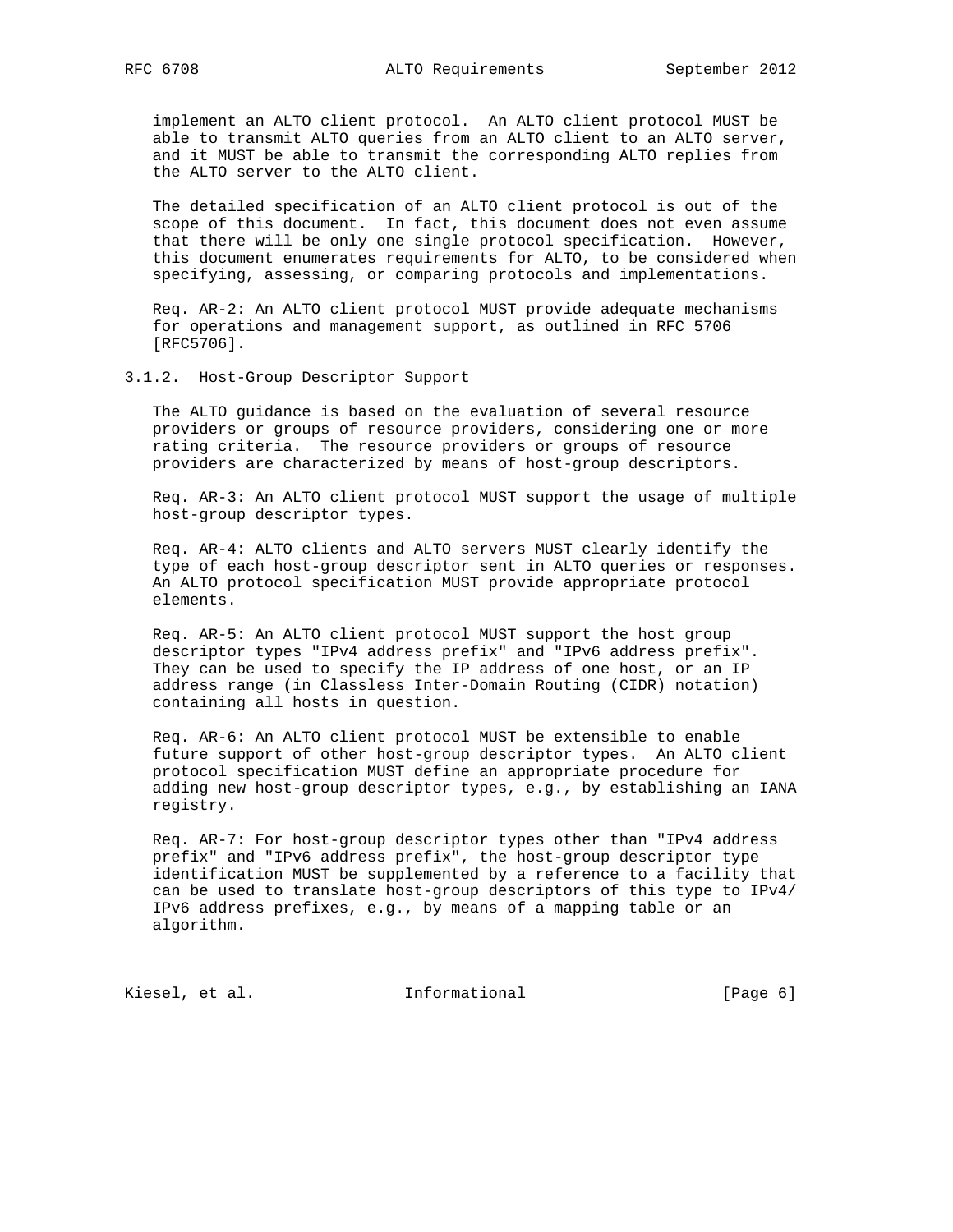Req. AR-8: Protocol functions for mapping other host-group descriptor types to IPv4/IPv6 address prefixes SHOULD be designed and specified as part of an ALTO client protocol, and the corresponding address mapping information SHOULD be made available by the same entity that wants to use these host-group descriptors within an ALTO client protocol. However, an ALTO server or an ALTO client MAY also send a reference to an external mapping facility, e.g., a translation table to be obtained via an alternative mechanism.

 Rationale for the previous two requirements: The preferred type of host-group descriptors are IPv4 and IPv6 prefixes. However, in some situations, one party may prefer to use another type, e.g., AS numbers. Usually, applications seeking ALTO guidance work with IP addresses, e.g., when establishing connections. Understanding guiding information that is based on other host-group descriptor types, i.e., mapping from these other types to IP prefixes and back, may be a non-trivial task. Therefore, before a party may use other host-group descriptor types, they must provide a mapping mechanism to IP prefixes.

 Req. AR-9: An ALTO client protocol specification MUST define mechanisms that can be used by the ALTO server to indicate that a host-group descriptor used by the ALTO client is of an unsupported type, or that the indicated mapping mechanism could not be used.

 Req. AR-10: An ALTO client protocol specification MUST define mechanisms that can be used by the ALTO client to indicate that a host-group descriptor used by the ALTO server is of an unsupported type, or that the indicated mapping mechanism could not be used.

### 3.1.3. Rating Criteria Support

 Req. AR-11: An ALTO client protocol specification MUST define a rating criterion that can be used to express and evaluate the "relative operator's preference". This is a relative measure, i.e., it is not associated with any unit of measurement. A preferred rating, according to this criterion, indicates that the application should prefer the respective candidate resource provider over others with less preferred ratings (unless information from non-ALTO sources suggests a different choice, such as transmission attempts suggesting that the path is currently congested). The operator of the ALTO server does not have to disclose how and based on which data the ratings are actually computed. Examples could be: cost for peering or transit traffic, traffic engineering inside the network, and other policies.

Kiesel, et al. 1nformational 1999 [Page 7]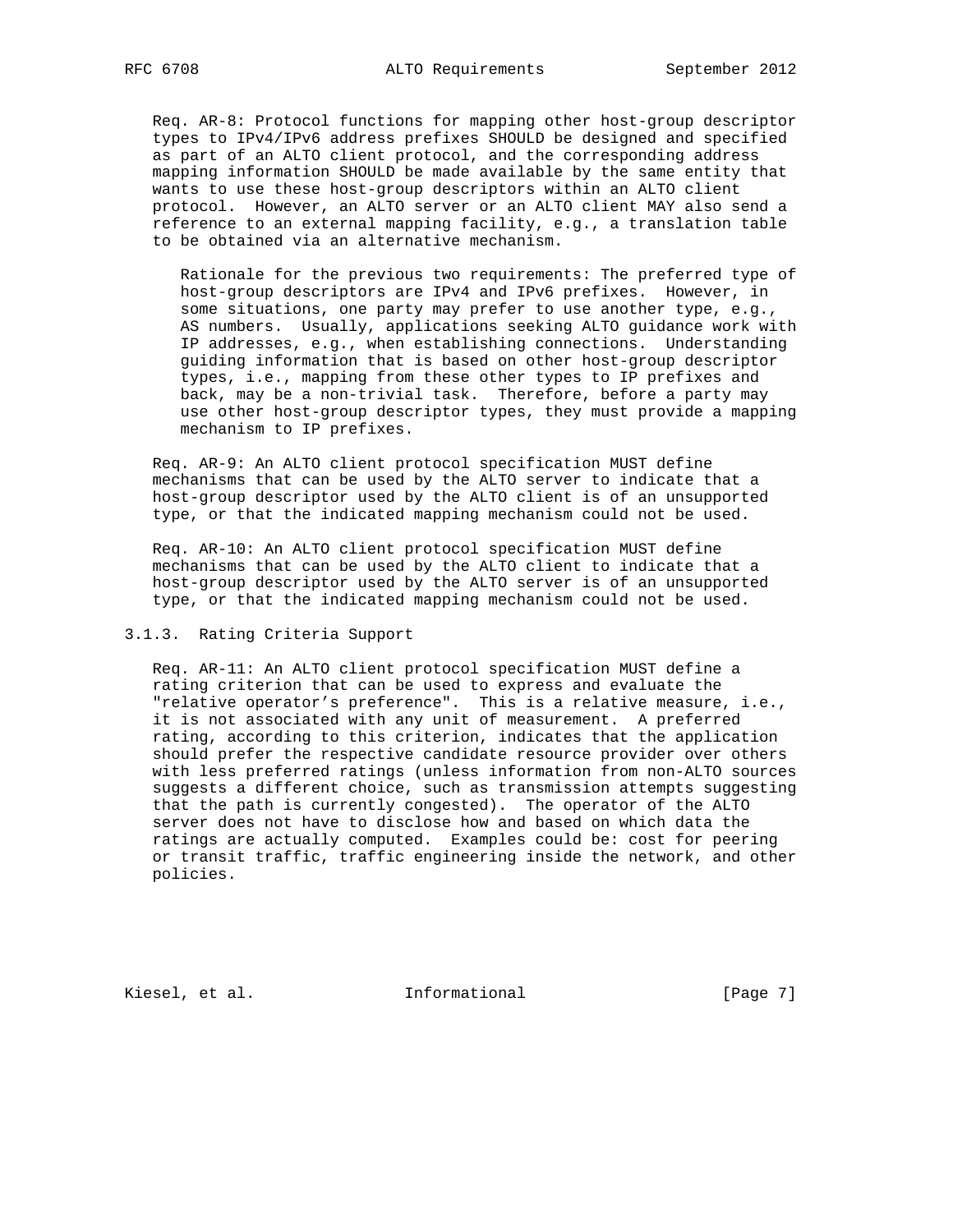Req. AR-12: An ALTO client protocol MUST be extensible to enable future support of other rating criteria types. An ALTO client protocol specification MUST define an appropriate procedure for adding new rating criteria types, e.g., by establishing an IANA registry.

 Req. AR-13: ALTO client protocol specifications MUST NOT define rating criteria closely related to the instantaneous network congestion state, i.e., rating criteria that have the primary aim to serve as an alternative to established congestion control strategies, such as using TCP-based transport.

 Req. AR-14: Applications using ALTO guidance MUST NOT rely solely on the ALTO guidance to avoid causing network congestion. Instead, they MUST use other appropriate means, such as TCP-based transport, to avoid causing excessive congestion.

 Rationale for the previous requirement: One design assumption for ALTO is that it is acceptable for the host-characteristics attributes, which are stored and processed in the ALTO servers for giving guidance, to be updated rather infrequently. Typical update intervals may be several orders of magnitude longer than the typical network-layer packet round-trip time (RTT). Therefore, ALTO cannot be a replacement for TCP-like congestion control mechanisms.

 Req. AR-15: In the target-independent query mode, the ALTO query message SHOULD allow the ALTO client to express which host characteristics attributes should be returned.

 Req. AR-16: In the target-aware query mode, the ALTO query message SHOULD allow the ALTO client to express which rating criteria should be considered by the server, as well as their relative relevance for the specific application that will eventually make use of the guidance. The corresponding ALTO response message SHOULD allow the ALTO server to express which rating criteria have been considered when generating the response.

 Req. AR-17: An ALTO client protocol specification MUST define mechanisms that can be used by the ALTO client and the ALTO server to indicate that a rating criteria used by the other party is of an unsupported type.

Kiesel, et al. 1nformational 1999 [Page 8]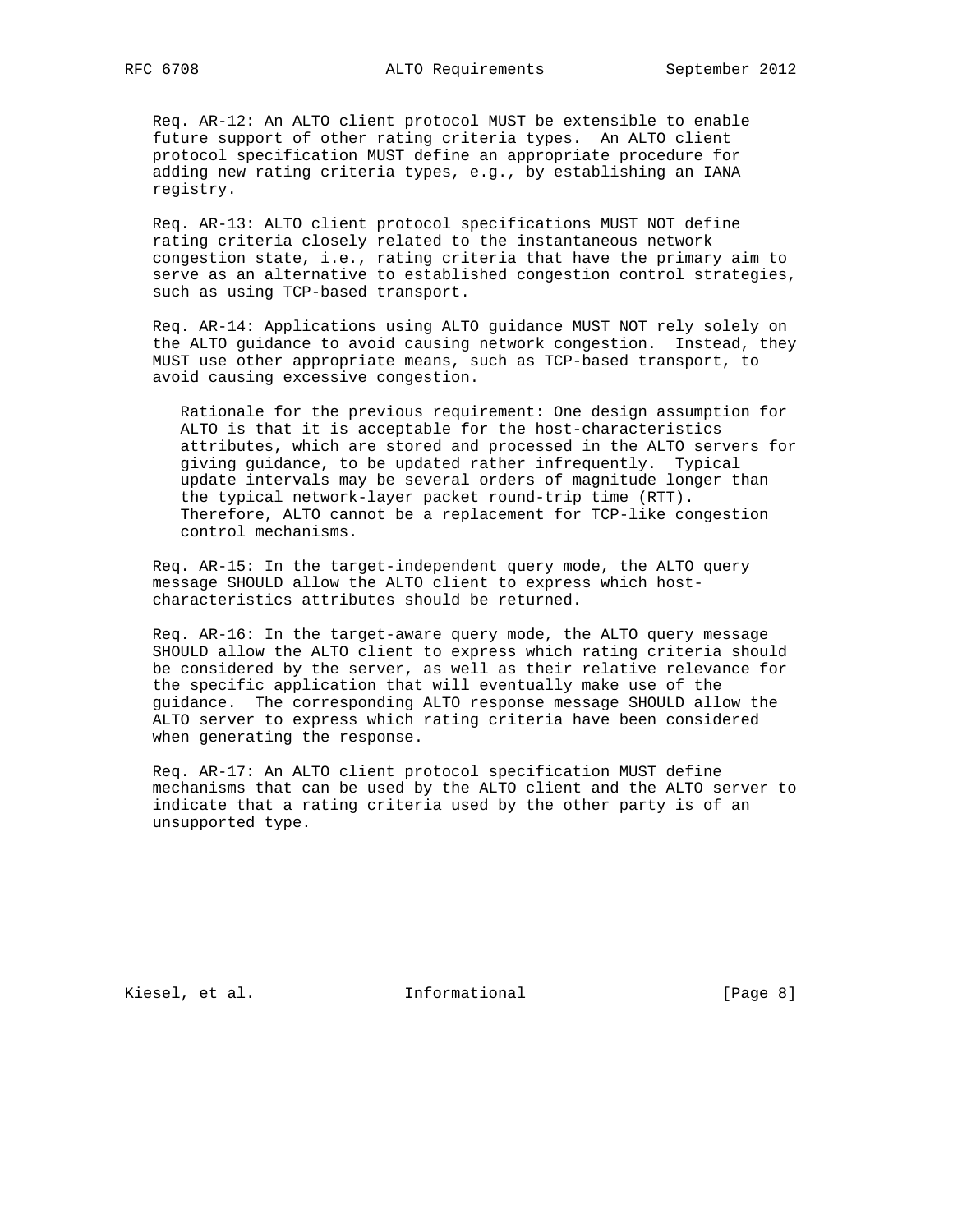3.1.4. Placement of Entities and Timing of Transactions

 With respect to the placement of ALTO clients, several modes of operation exist:

- o One mode of ALTO operation is that an ALTO client may be embedded directly in the resource consumer, i.e., the application protocol entity that will eventually initiate data transmission to/from the selected resource provider(s) in order to access the desired resource. For example, an ALTO client could be integrated into the peer of a P2P application that uses a distributed algorithm such as "query flooding" for resource discovery.
- o Another mode of operation is to integrate the ALTO client into a third party, such as a resource directory. This third party may issue ALTO queries to solicit preference on potential resource providers, considering the respective resource consumer. For example, an ALTO client could be integrated into the tracker of a tracker-based P2P application, in order to request ALTO guidance on behalf of the peers contacting the tracker.

 Req. AR-18: An ALTO client protocol MUST support the mode of operation in which the ALTO client is directly embedded in the resource consumer.

 Req. AR-19: An ALTO client protocol MUST support the mode of operation in which the ALTO client is embedded in a third party. This third party performs queries on behalf of resource consumers.

 Req. AR-20: An ALTO client protocol MUST be designed in a way that the ALTO service can be provided by an entity that is not the operator of the underlying IP network.

 Req. AR-21: An ALTO client protocol MUST be designed in a way that different instances of the ALTO service operated by different providers can coexist.

 Req. AR-22: An ALTO client protocol specification MUST specify at least one query mode, either the target-aware or the target independent query mode.

 Note that this requirements document does not assume that there will be only one single protocol specification.

 Req. AR-23: An ALTO client protocol specification SHOULD specify both the target-aware and the target-independent query mode. If an ALTO client protocol specification specifies more than one query mode, it MUST define at least one of these modes as REQUIRED to implement by

Kiesel, et al. 1nformational 1999 [Page 9]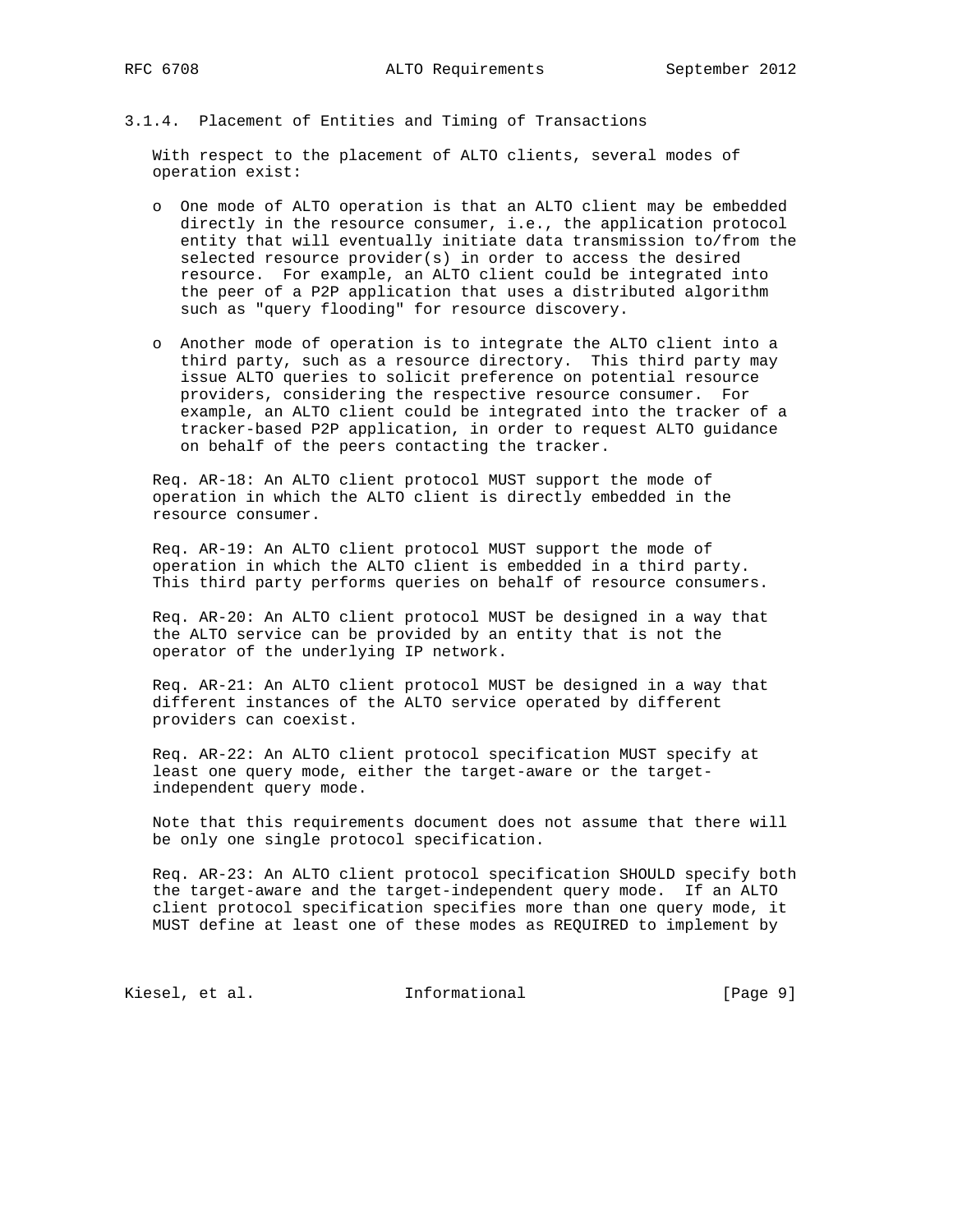ALTO clients and ALTO servers. Furthermore, it MUST specify an appropriate protocol mechanism for negotiating between the ALTO client and ALTO server, which query mode to use.

 Req. AR-24: An ALTO client protocol SHOULD support version numbering, TTL (time-to-live) attributes, and/or similar mechanisms in ALTO transactions, in order to enable time validity checking for caching, and to enable comparisons of multiple recommendations obtained through redistribution.

 Req. AR-25: An ALTO client protocol SHOULD allow the ALTO server to add information about appropriate modes of reuse to its ALTO responses. Reuse may include redistributing an ALTO response to other parties, as well as using the same ALTO information in a resource directory to improve the responses to different resource consumers within the specified lifetime of the ALTO response. The ALTO server SHOULD be able to express that

- o no reuse should occur.
- o reuse is appropriate for a specific "target audience", i.e., a set of resource consumers explicitly defined by a list of host-group descriptors. The ALTO server MAY specify a "target audience" in the ALTO response that is only a subset of the known actual "target audience", e.g., if required by operator policies.
- o reuse is appropriate for any resource consumer that would send (or cause a third party to send on behalf of it) the same ALTO query (i.e., with the same query parameters, except for the resource consumer ID, if applicable) to this ALTO server.
- o reuse is appropriate for any resource consumer that would send (or cause a third party to send on behalf of it) the same ALTO query (i.e., with the same query parameters, except for the resource consumer ID, if applicable) to any other ALTO server that was discovered (using an ALTO discovery mechanism) together with this ALTO server.
- o reuse is appropriate for any resource consumer that would send (or cause a third party to send on behalf of it) the same ALTO query (i.e., with the same query parameters, except for the resource consumer ID, if applicable) to any ALTO server in the whole network.

 Req. AR-26: An ALTO client protocol MUST support the transport of ALTO transactions, even if the ALTO client is located in the private address realm behind a network address translator (NAT). There are different types of NAT, see [RFC4787] and [RFC5382].

Kiesel, et al. 1nformational [Page 10]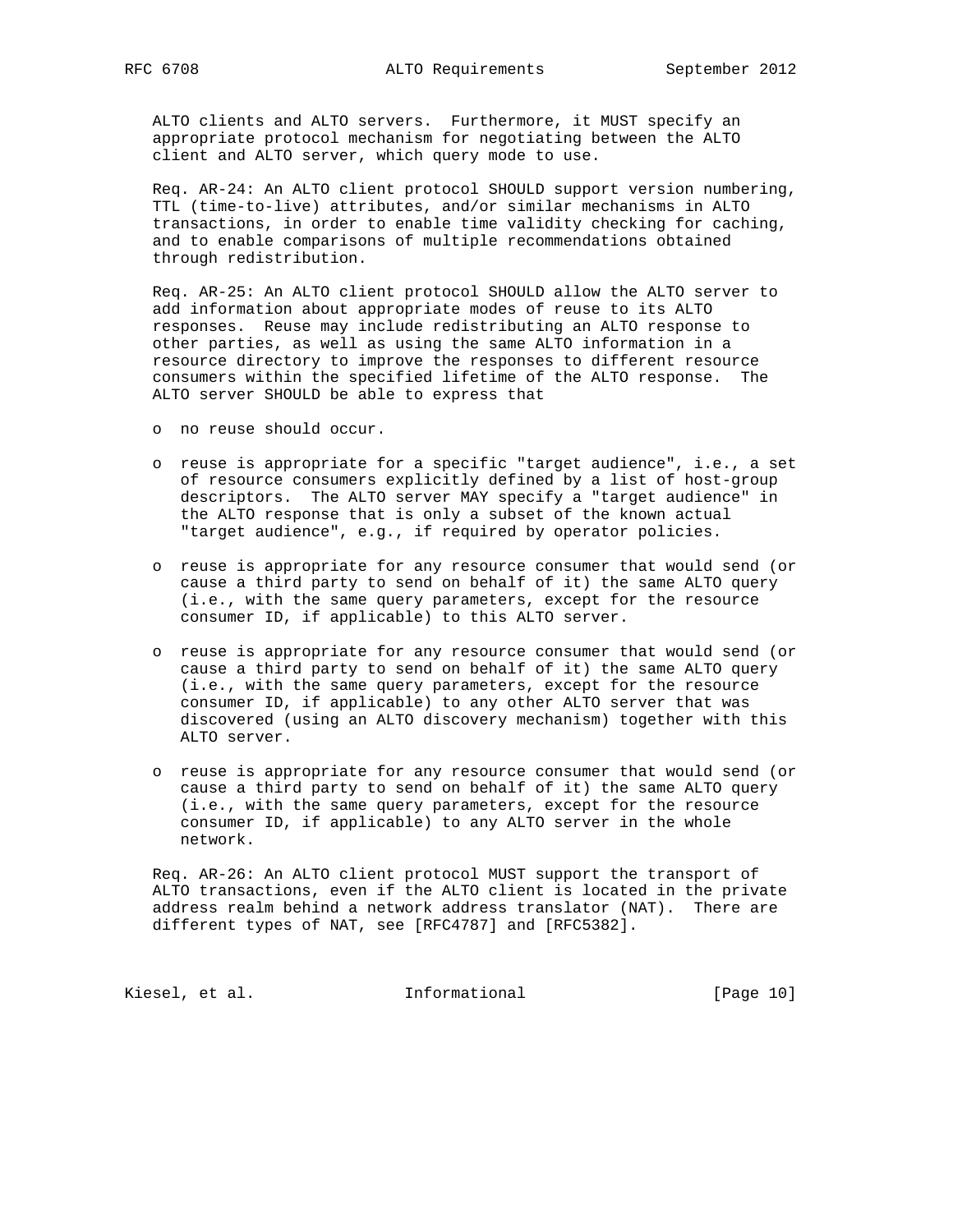3.1.5. Protocol Extensibility

 Req. AR-27: An ALTO client protocol MUST include support for adding protocol extensions in a non-disruptive, backward-compatible way.

 Req. AR-28: An ALTO client protocol MUST include protocol versioning support, in order to clearly distinguish between incompatible versions of the protocol.

3.1.6. Error Handling and Overload Protection

 Req. AR-29: An ALTO client protocol MUST use congestion-aware transport, e.g., by using TCP.

 Req. AR-30: An ALTO client protocol specification MUST specify mechanisms for an ALTO server to inform clients about an impending or occurring overload situation, or how to leverage appropriate mechanisms provided by underlying protocol layers. The mechanisms MUST provide all of the following options to the server:

- o terminate the conversation with the client,
- o redirect the client to another ALTO server, and
- o request that the client throttle its query rate.

 In particular, a simple form of throttling is to let an ALTO server answer a query with an error message advising the client to retry the query later (e.g., using a protocol function such as HTTP's Retry-After header ([RFC2616], Section 14.37)). Another simple option is to actually answer the query with the desired information, but adding an indication that the ALTO client should not send further queries to this ALTO server before an indicated period of time has elapsed.

 Req. AR-31: An ALTO client protocol specification MUST specify mechanisms for an ALTO server to inform clients about its inability to answer queries due to technical problems or system maintenance, or how to leverage appropriate mechanisms provided by underlying protocol layers. The mechanisms MUST provide all of the following options to the server:

- o terminate the conversation with the client,
- o redirect the client to another ALTO server, and
- o request that the client retry the query later.

Kiesel, et al. 1nformational [Page 11]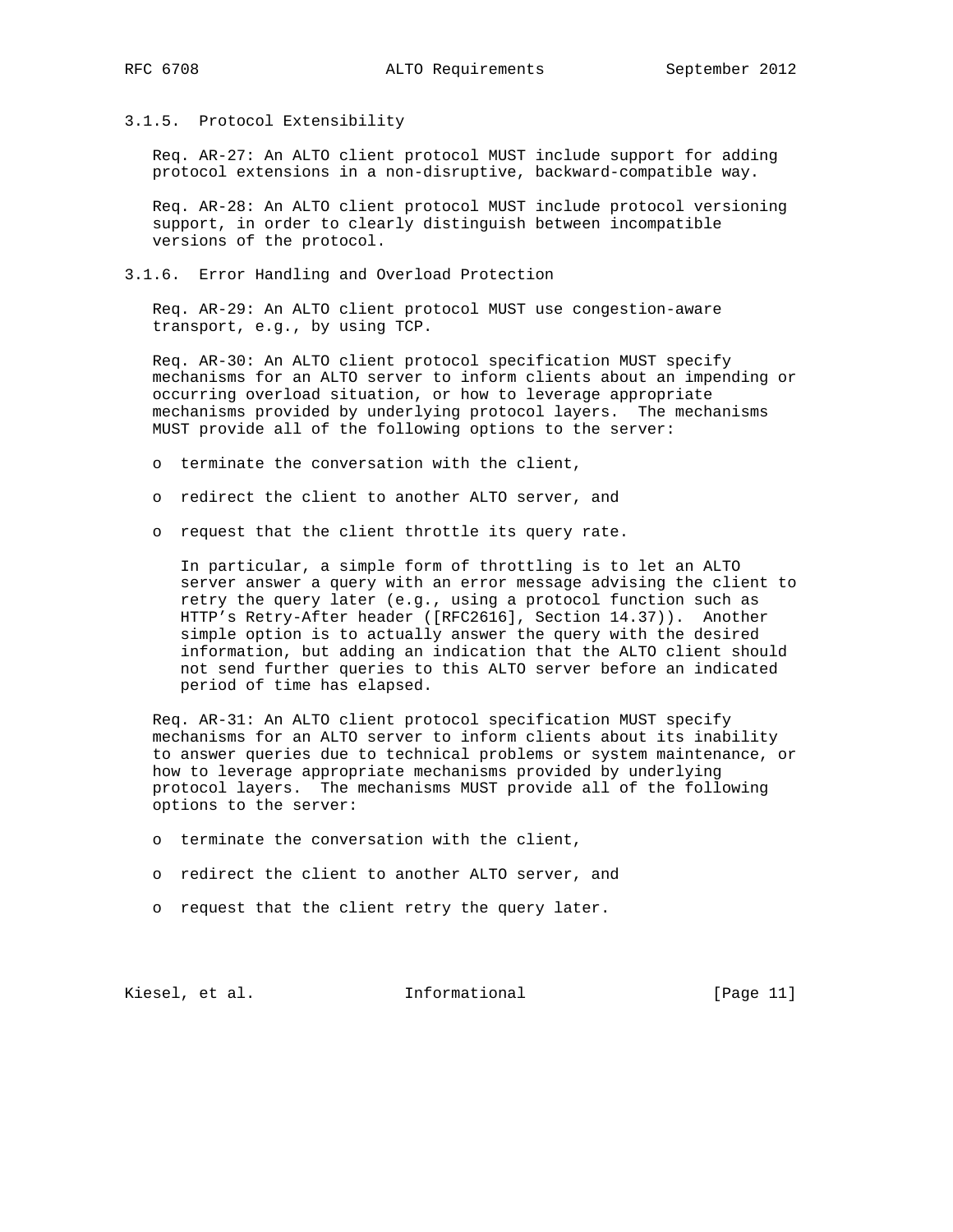Note: The existence of the above-mentioned protocol mechanisms does not imply that an ALTO server must use them when facing an overload, technical problem, or maintenance situation, respectively. Some servers may be unable to use them in that situation, or they may prefer to simply refuse the connection or not to send any answer at all.

### 3.2. ALTO Server Discovery

 An ALTO client protocol is supported by one or more ALTO server discovery mechanisms, which may be used by ALTO clients to determine one or more ALTO servers, to which ALTO requests can be sent. This section enumerates requirements for an ALTO client, as well as general requirements to be fulfilled by the ALTO server discovery mechanisms.

 Req. AR-32: An ALTO server discovery mechanism MUST support features allowing ALTO clients that are embedded in the resource consumer to find one or several ALTO servers that can provide ALTO guidance suitable for the resource consumer, using an ALTO protocol version compatible with the ALTO client. This mode of operation is called "resource consumer initiated ALTO server discovery".

 Req. AR-33: An ALTO server discovery mechanism MUST support features allowing ALTO clients that are embedded in a resource directory and perform third-party ALTO queries on behalf of a remote resource consumer to find one or several ALTO servers that can provide ALTO guidance suitable for the respective resource consumer, using an ALTO protocol version compatible with the ALTO client. This mode of operation is called "third-party ALTO server discovery".

 Req. AR-34: ALTO clients MUST be able to perform resource consumer initiated ALTO server discovery, even if they are located behind a NAT.

 Req. AR-35: ALTO clients MUST be able to perform third-party ALTO server discovery, even if they are located behind a NAT.

 Req. AR-36: ALTO clients MUST be able to perform third-party ALTO server discovery, even if the resource consumer, on behalf of which the ALTO query will be sent, is located behind a NAT.

 Req. AR-37: ALTO server discovery mechanisms SHOULD leverage an existing protocol or mechanism, such as DNS-, DHCP-, or PPP-based automatic configuration, etc. A single mechanism with a broad spectrum of applicability SHOULD be preferred over several different mechanisms with narrower scopes.

Kiesel, et al. 1nformational [Page 12]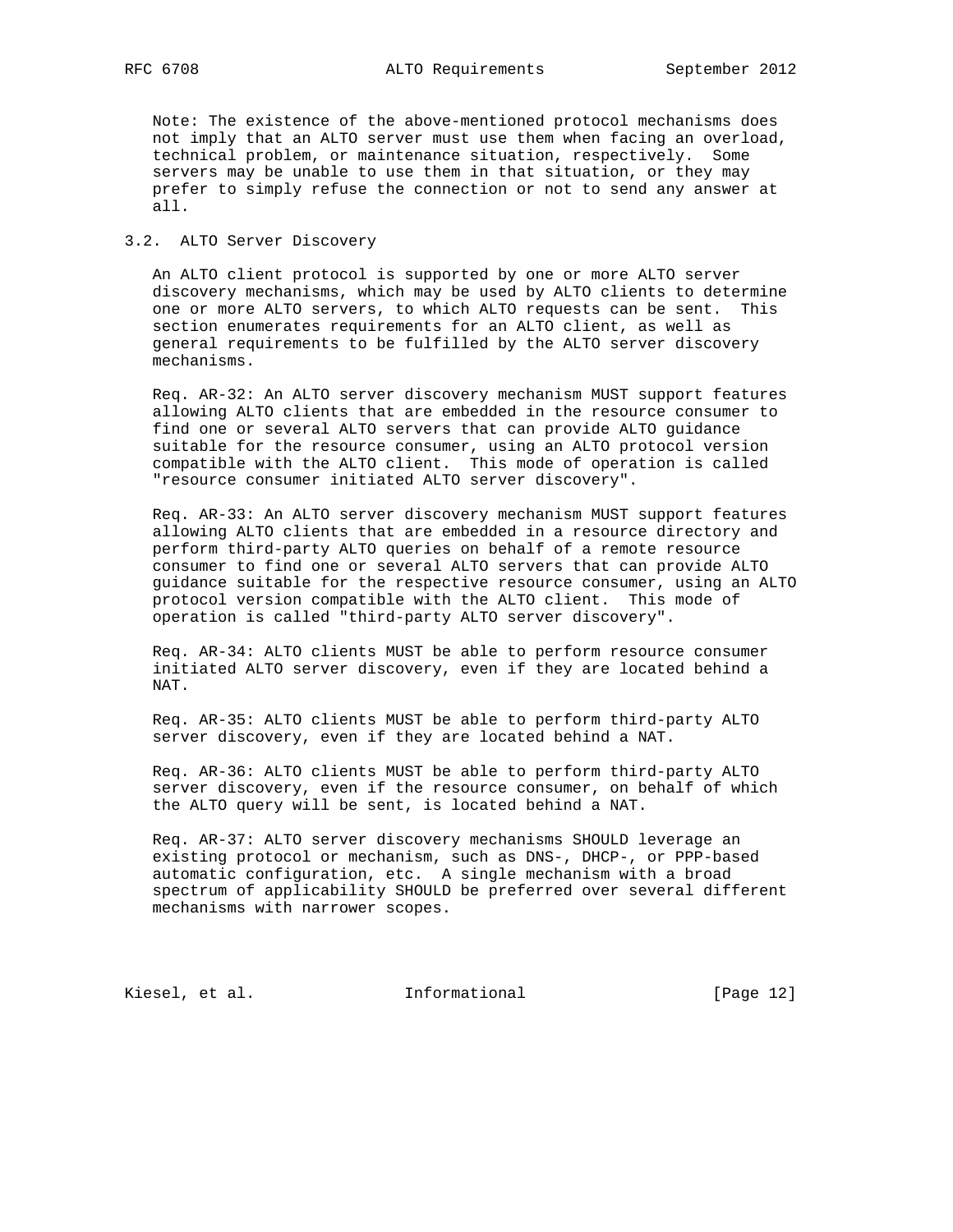Req. AR-38: Every ALTO server discovery mechanism SHOULD be able to return the respective contact information for multiple ALTO servers.

 Req. AR-39: Every ALTO server discovery mechanism SHOULD be able to indicate preferences for each returned ALTO server contact information.

3.3. Security and Privacy

 Note: The following requirements mandate the inclusion of certain security mechanisms at a protocol specification level. Whether it makes sense to enable these mechanisms in a given deployment scenario depends on a threat analysis for this specific scenario. For a classification of potential information disclosure risks, refer to Section 5.2.

 Req. AR-40: An ALTO client protocol specification MUST specify mechanisms for the authentication of ALTO servers or specify how to leverage appropriate mechanisms provided by underlying protocol layers.

 Req. AR-41: An ALTO client protocol specification MUST specify mechanisms for the authentication of ALTO clients or specify how to leverage appropriate mechanisms provided by underlying protocol layers.

 Req. AR-42: An ALTO client protocol specification MUST specify mechanisms for the encryption of messages or specify how to leverage appropriate mechanisms provided by underlying protocol layers.

 Req. AR-43: An ALTO client is not required to implement mechanisms or to comply with rules that limit its ability to redistribute information retrieved from the ALTO server to third parties.

 Req. AR-44: An ALTO client protocol MUST support different levels of detail in queries and responses in order to protect the privacy of users, to ensure that the operators of ALTO servers and other users of the same application cannot derive sensitive information.

 Req. AR-45: An ALTO client protocol MAY include mechanisms that can be used by the ALTO client when requesting guidance to specify the resource (e.g., content identifiers) it wants to access. An ALTO server MUST provide adequate guidance, even if the ALTO client prefers not to specify the desired resource (e.g., keeps the data field empty). The mechanism MUST be designed in a way that the operator of the ALTO server cannot easily deduce the resource identifier (e.g., file name in P2P file sharing) if the ALTO client prefers not to specify it.

Kiesel, et al. 1nformational [Page 13]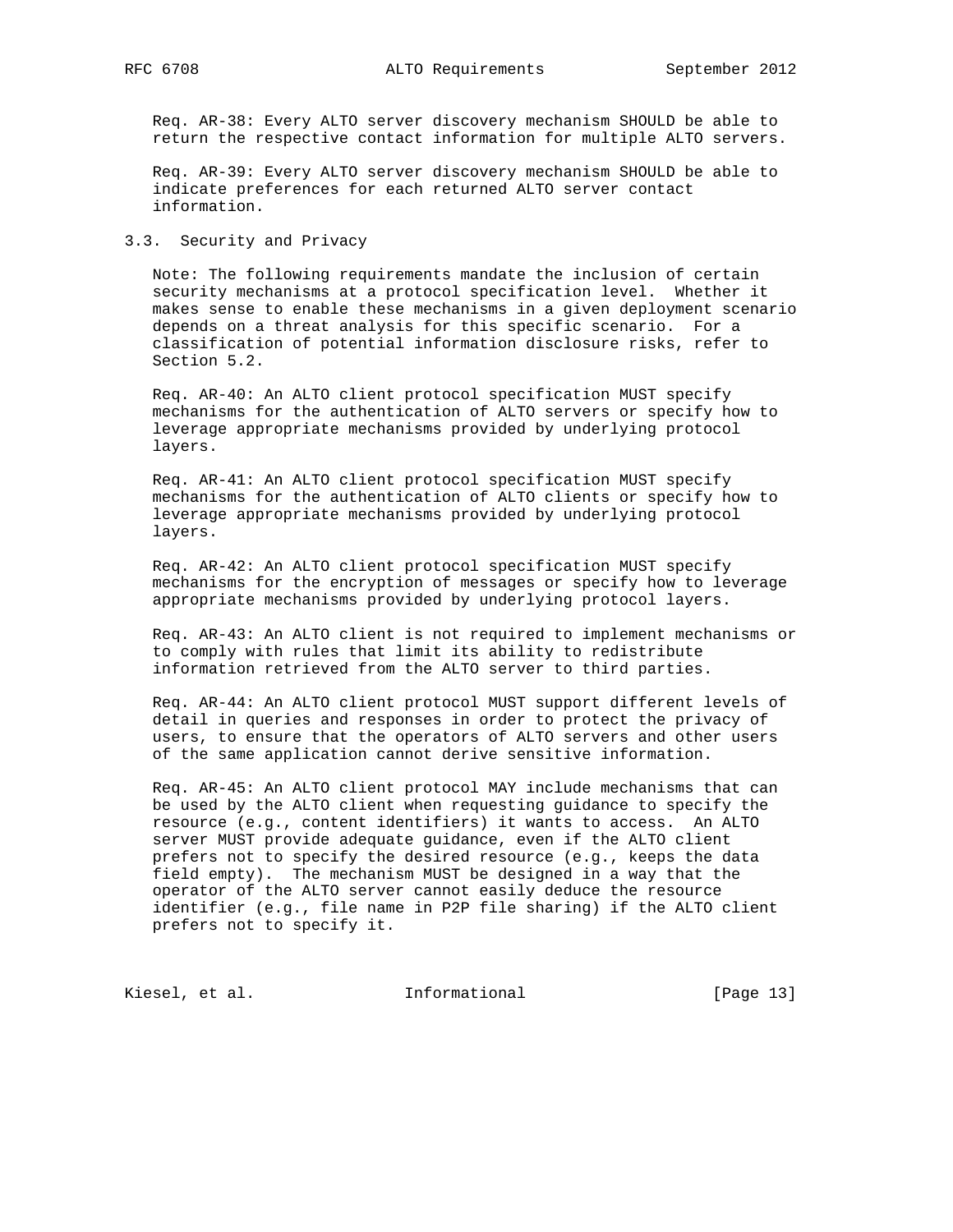Req. AR-46: An ALTO client protocol specification MUST specify appropriate mechanisms for protecting the ALTO service against Denial-of-Service (DoS) attacks or specify how to leverage appropriate mechanisms provided by underlying protocol layers.

4. IANA Considerations

 This requirements document does not mandate any immediate IANA actions. However, such IANA considerations may arise from future ALTO specification documents that try to meet the requirements given here.

- 5. Security Considerations
- 5.1. High-Level Security Considerations

 High-level security considerations for the ALTO service can be found in the "Security Considerations" section of the ALTO problem statement document [RFC5693].

5.2. Information Disclosure Scenarios

 The unwanted disclosure of information is one key concern related to ALTO. Neither the ALTO server nor a third party using or misusing the ALTO service should be able to infer the application behavior or correlate data in such a way that would violate user privacy, e.g., who is exchanging which files with whom using a P2P file-sharing application. Furthermore, many network operators are concerned about the amount of information related to their network infrastructure (e.g., topology information, number of "premium customers", or utilization statistics) that might be released through ALTO. This section presents a classification and discussion of information disclosure scenarios and potential countermeasures.

5.2.1. Classification of Information Disclosure Scenarios

 The following issues may be considered a risk for the operator of an ALTO server, depending on the specific deployment scenario:

 (1) Excess disclosure of the ALTO server operator's data to an authorized ALTO client. The operator of an ALTO server has to feed information, such as tables mapping host-group descriptors to host-characteristics attributes, into the server, thereby enabling it to give guidance to ALTO clients. Some operators might consider the full set of this information confidential (e.g., a detailed map of the operator's network topology) and might want to disclose only a subset of it or disclose somehow obfuscated information to an ALTO client.

Kiesel, et al. 1nformational [Page 14]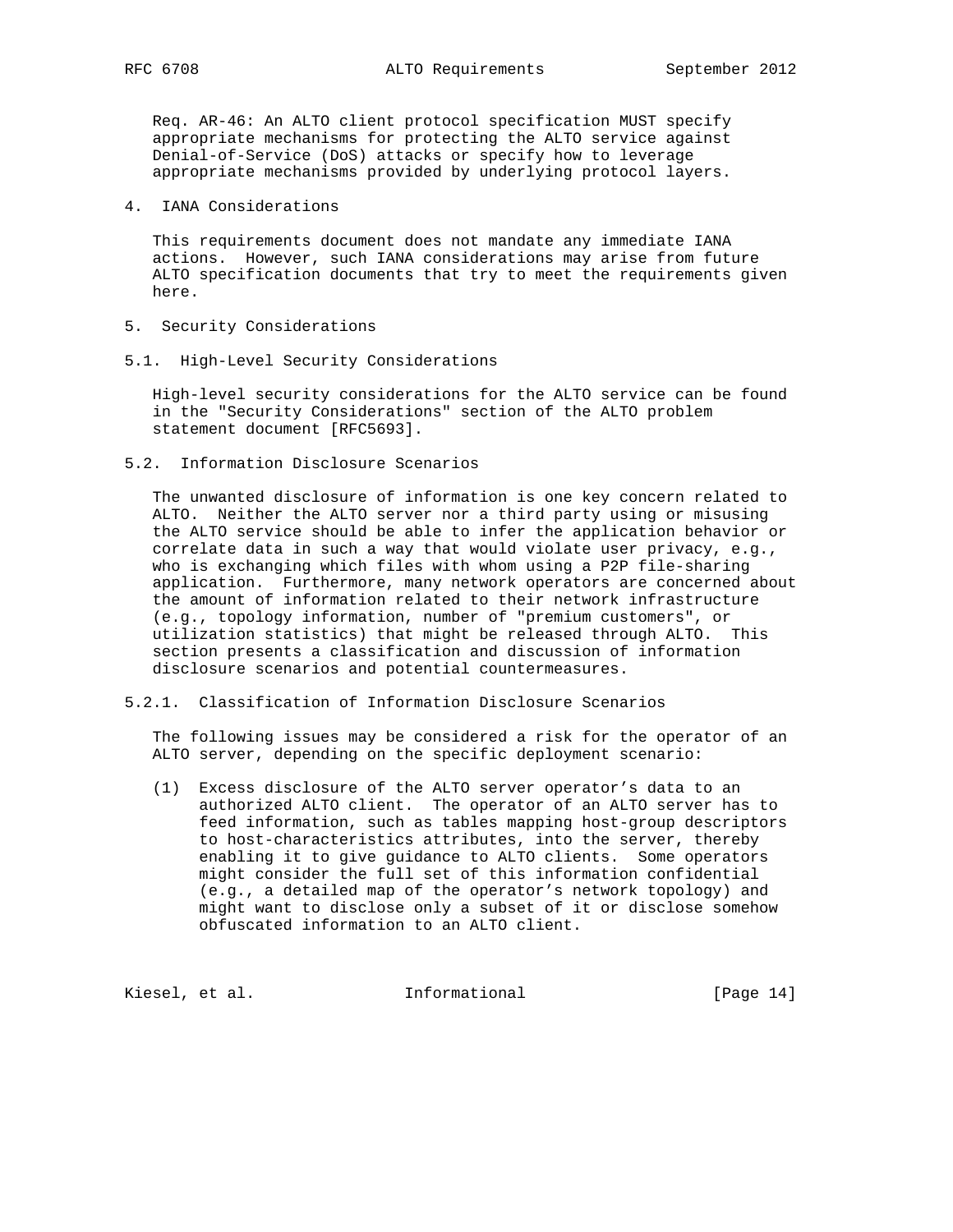RFC 6708 **ALTO Requirements** September 2012

- (2) Disclosure of the ALTO server operator's data (e.g., network topology information) to an unauthorized third party. There are three subcases here:
	- (2a) An ALTO server receives and answers queries originating from an unauthorized ALTO client.
	- (2b) An unauthorized party snoops on the data transmission from the ALTO server to an authorized ALTO client.
	- (2c) An authorized ALTO client knowingly forwards the information it has received from the ALTO server to an unauthorized party.
- (3) Excess retrieval of the ALTO server operator's data by collaborating ALTO clients. Several authorized ALTO clients could ask one or more ALTO servers for guidance, possibly several times during an extended period of time, and redistribute the responses among each other (see also case 2c). By aggregating and correlating the ALTO responses, they could find out more information than intended to be disclosed by the ALTO server operator(s).

 The following issues may be considered a risk for the user of an ALTO client, depending on the specific deployment scenario:

- (4) Disclosure of the application behavior or other user private data to the (authorized) ALTO server. The operator of an ALTO server could infer the application behavior (e.g., content identifiers in P2P file sharing applications, or lists of resource providers that are considered for establishing a connection) from the ALTO queries sent by an ALTO client.
- (5) Disclosure of the application behavior or other user private data to an unauthorized third party. There are three subcases here:
	- (5a) An ALTO client willingly sends queries directly to an untrusted or malicious ALTO server, possibly due to a forged response of the ALTO server discovery mechanism.
	- (5b) An unauthorized party snoops on the data transmission from the ALTO client to an authorized ALTO server.
	- (5c) An authorized ALTO server knowingly forwards the information it has received from the ALTO client to an unauthorized party.

Kiesel, et al. 10 mm = Informational [Page 15]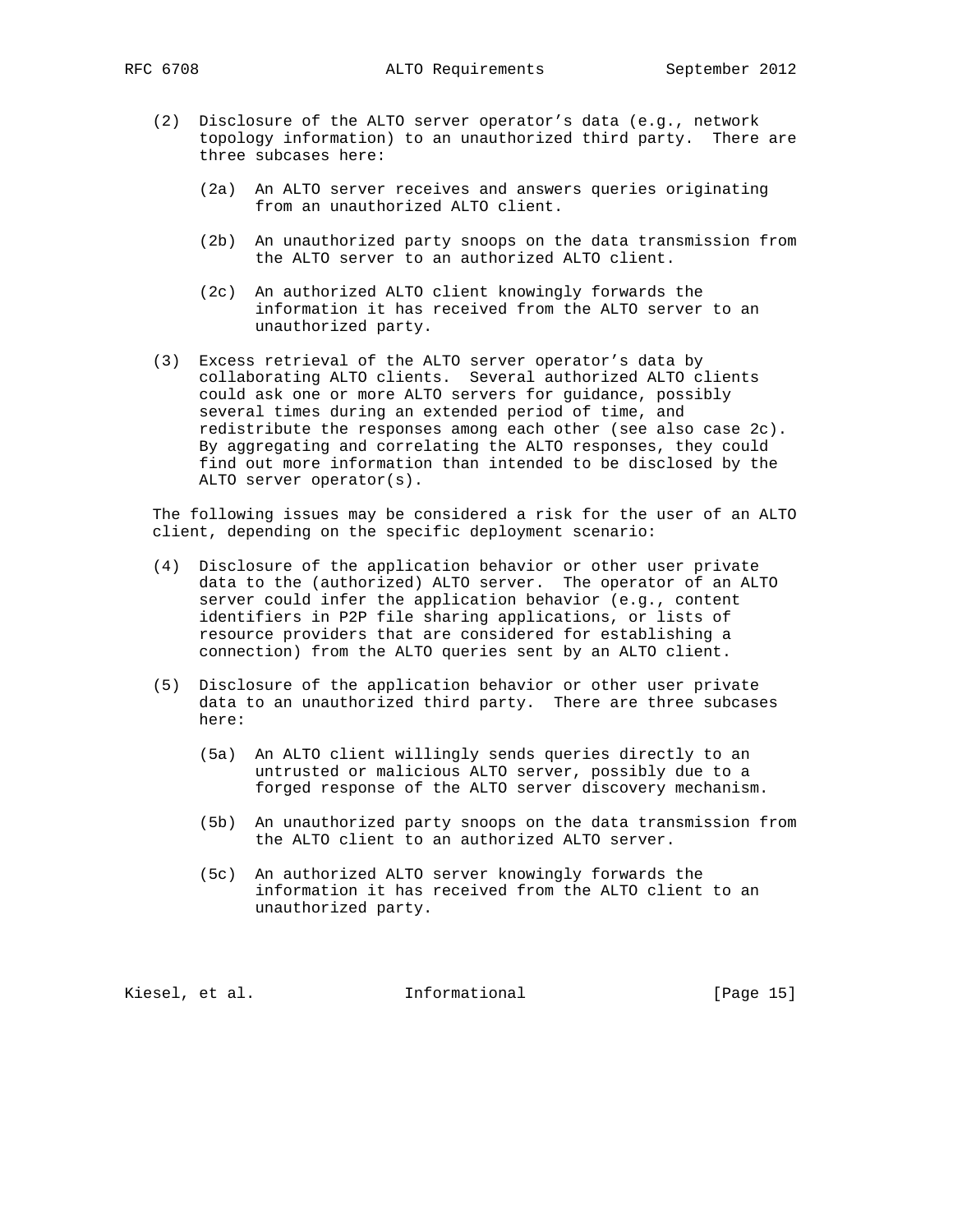- (6) One or several collaborating (see case 5c) ALTO servers could try to infer the application behavior or other user private data by aggregating and correlating queries from one or more ALTO clients, possibly over an extended period of time.
- 5.2.2. Discussion of Information Disclosure Scenarios

An ALTO server operator should consider:

- o Issue (1) may be addressed by the ALTO server operator choosing the level of detail of the information to be populated into the ALTO server and returned in the responses. For example, by specifying a broader address range (i.e., a shorter prefix length) than a group of hosts in question actually uses, an ALTO server operator may control to some extent how much information about the network topology is disclosed. Furthermore, access control mechanisms for filtering ALTO responses according to the authenticated ALTO client identity might be installed in the ALTO server, although this might not be effective given the lack of efficient mechanisms for addressing (2c) and (3), see below.
- o (2a) and (2b) may be addressed by authentication, access control, and encryption schemes for the ALTO client protocol. However, deployment of encryption schemes might not be effective given the lack of efficient mechanisms for addressing (2c) and (3), see below.
- o Straightforward authentication and encryption schemes will not help solving (2c) and (3), and there is no other simple and efficient mechanism known. The cost of complex approaches, e.g., based on Digital Rights Management (DRM), might easily outweigh the benefits of the whole ALTO solution; therefore, they are not considered as a viable solution. That is, ALTO server operators must be aware that (2c) and (3) cannot be prevented from happening; therefore, they should feed only such data into an ALTO server that they do not consider sensitive with respect to (2c) and (3).

A user of an ALTO client should consider:

 o Issue (4) can and needs to be addressed in several ways: If the ALTO client is embedded in the resource consumer, the resource consumer's IP address (or the "public" IP address of the outermost NAT in front of the resource consumer) is disclosed to the ALTO server as a matter of principle, because it is in the source address fields of the IP headers. By using a proxy, the disclosure of source addresses to the ALTO server can be avoided at the cost of disclosing them to said proxy. If, in contrast,

Kiesel, et al. 1nformational [Page 16]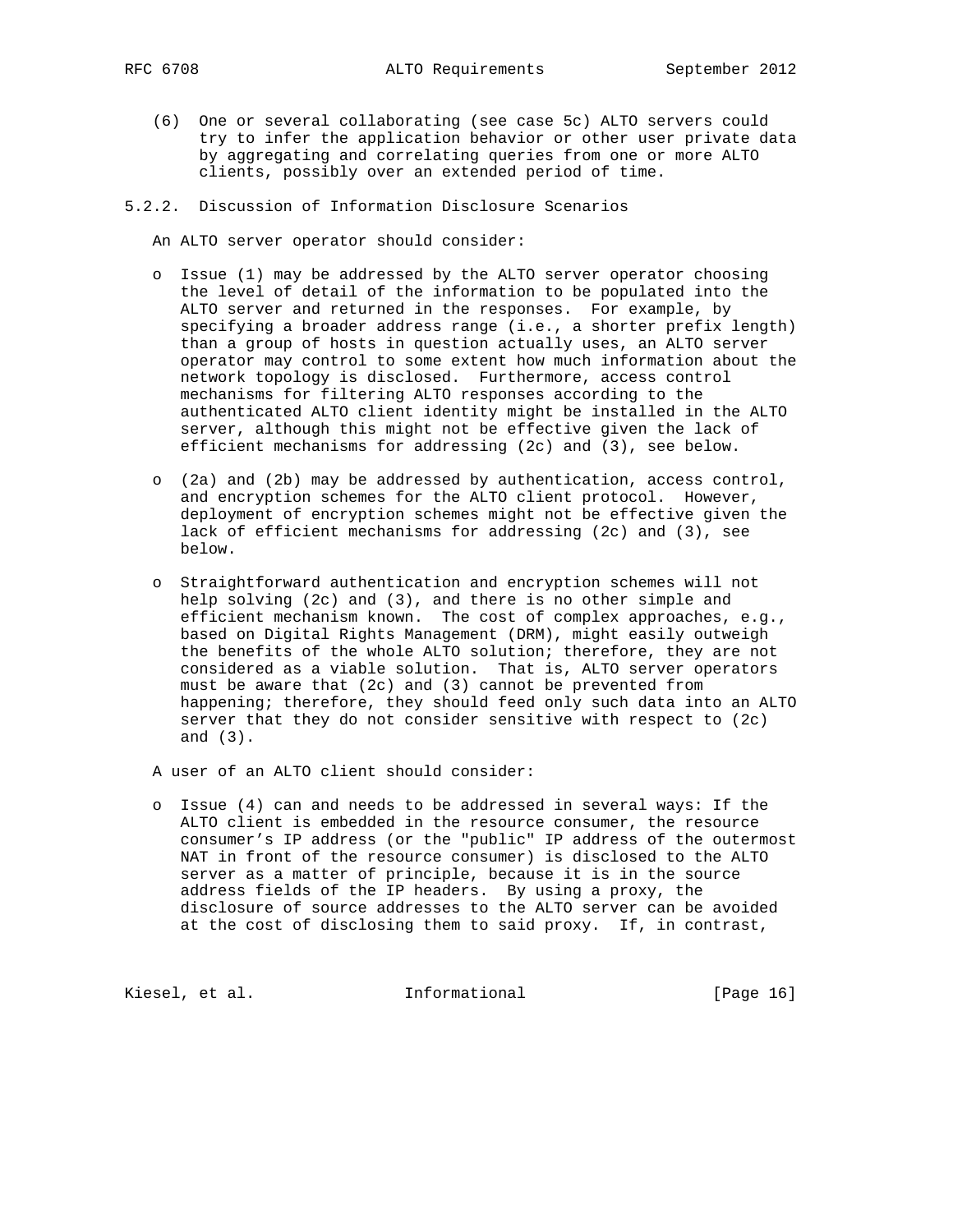the ALTO client is embedded in a third party (e.g., a resource directory), which issues ALTO requests on behalf of resource consumers, it is possible to hide the exact addresses of the resource consumers from the ALTO server, e.g., by zeroing out or randomizing the last few bits of IP addresses. However, there is the potential side effect of yielding inaccurate results.

 The disclosure of candidate resource providers' addresses to the ALTO server can be avoided by allowing ALTO clients to use the target-independent query mode. In this mode of operation, guiding information (e.g., "maps") is retrieved from the ALTO server and used entirely locally by the ALTO client, i.e., without sending host-location attributes of candidate resource providers to the ALTO server. In the target-aware query mode, this issue can be addressed by ALTO clients through obfuscating the identity of candidate resource consumers, e.g., by specifying a broader address range (i.e., a shorter prefix length) than a group of hosts in question actually uses, or by zeroing out or randomizing the last few bits of IP addresses. However, there is the potential side effect of yielding inaccurate results.

 o (5a) may be addressed by mandating that the ALTO server discovery procedure, as a whole, must be secure against spoofing.

 Note: Given that this document does not mandate a specific system architecture, it is difficult to specify more details than that the discovery procedure, as a whole, should be secure against spoofing. There are many different architectural options, e.g., have an insecure discovery mechanism and use server certificates to later verify its response (cf. the DNS + HTTPS security model widely used in the World Wide Web). Therefore, at this requirements stage, it is not mandatory for the discovery mechanism itself to be secure against spoofing attacks.

- o (5b) may be addressed by encryption schemes for the ALTO client protocol. However, the effort vs. benefit should be evaluated for any specific deployment scenario, while also considering the risks and solution approaches for issues (4), (5c), and (6).
- o Straightforward authentication and encryption schemes will not help solving (5c) and (6). However, potential risks can be mitigated using the same approaches as used for issue (4), see above.

These insights are reflected in the requirements in this document.

Kiesel, et al. 10 mm = Informational [Page 17]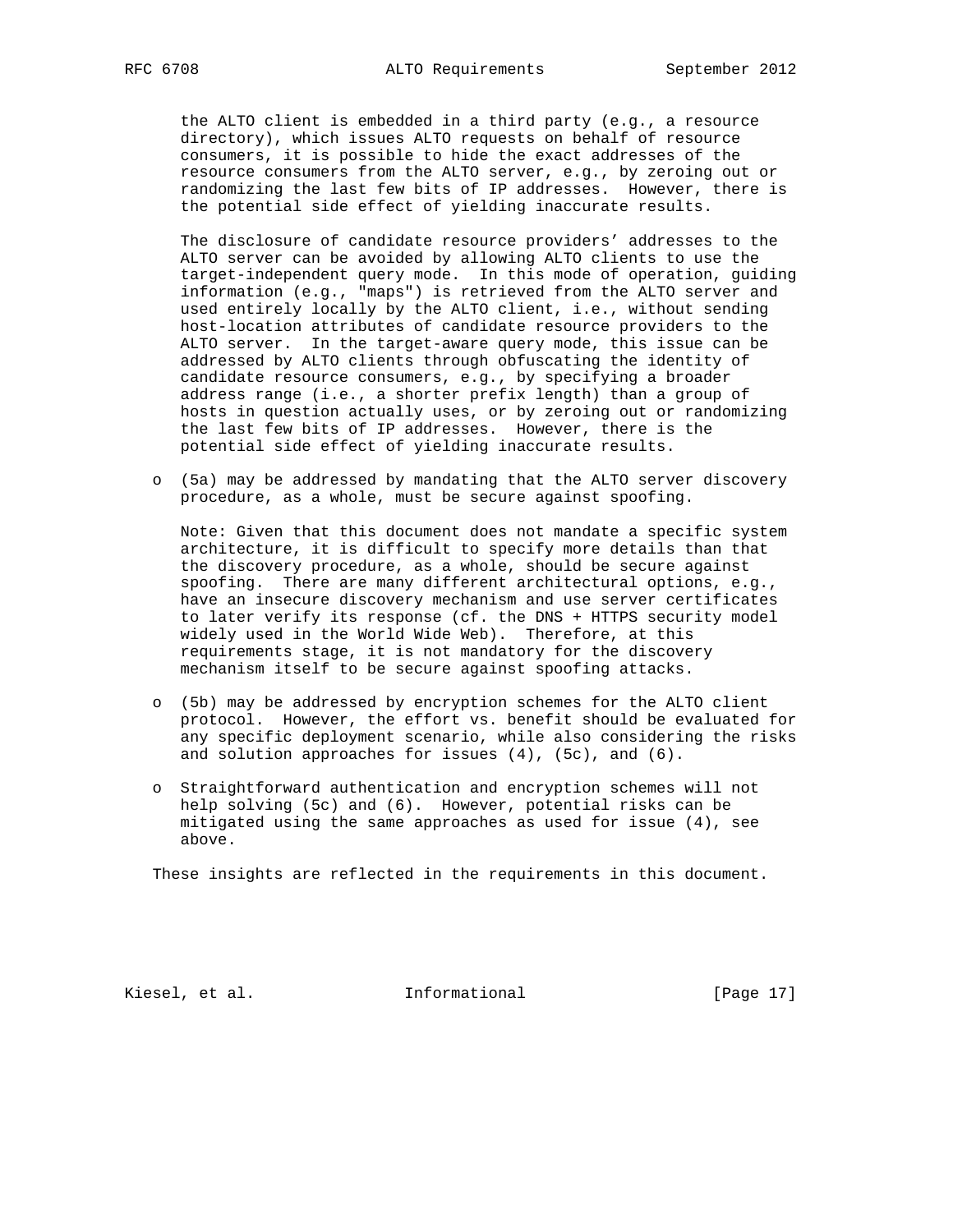5.3. ALTO Server Discovery

See discussion of (5a) above.

5.4. Security Requirements

 For a set of specific security requirements, please refer to Section 3.3 of this document.

- 6. References
- 6.1. Normative References
	- [RFC2119] Bradner, S., "Key words for use in RFCs to Indicate Requirement Levels", BCP 14, RFC 2119, March 1997.
	- [RFC5693] Seedorf, J. and E. Burger, "Application-Layer Traffic Optimization (ALTO) Problem Statement", RFC 5693, October 2009.
- 6.2. Informative References
	- [RFC2616] Fielding, R., Gettys, J., Mogul, J., Frystyk, H., Masinter, L., Leach, P., and T. Berners-Lee, "Hypertext Transfer Protocol -- HTTP/1.1", RFC 2616, June 1999.
	- [RFC4787] Audet, F. and C. Jennings, "Network Address Translation (NAT) Behavioral Requirements for Unicast UDP", BCP 127, RFC 4787, January 2007.
	- [RFC5382] Guha, S., Biswas, K., Ford, B., Sivakumar, S., and P. Srisuresh, "NAT Behavioral Requirements for TCP", BCP 142, RFC 5382, October 2008.
	- [RFC5706] Harrington, D., "Guidelines for Considering Operations and Management of New Protocols and Protocol Extensions", RFC 5706, November 2009.

Kiesel, et al. 1nformational [Page 18]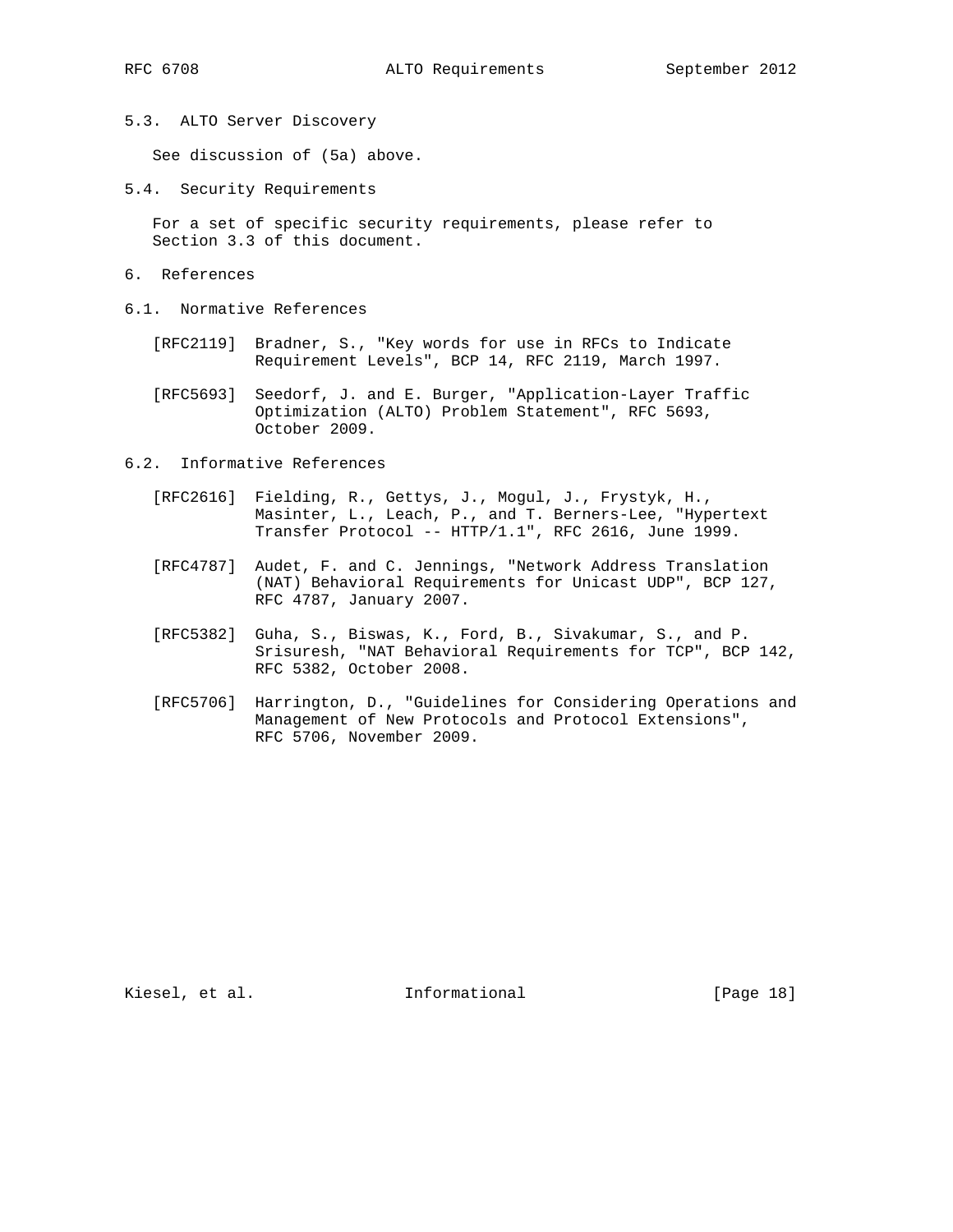Appendix A. Contributors

 Early draft versions of this document were co-authored by Laird Popkin.

Appendix B. Acknowledgments

 The authors would like to thank Vijay K. Gurbani and Enrico Marocco for fostering discussions that lead to the creation of this document, and for giving valuable comments on it.

 The authors would like to thank the members of the P2PI and ALTO mailing lists for contributions and feedback, in particular: Richard Alimi, Jason Livingood, Michael Scharf, Nico Schwan, and Jan Seedorf.

 Laird Popkin and Y. Richard Yang are grateful to the many contributions made by the members of the P4P working group and Yale Laboratory of Networked Systems. The P4P working group is hosted by DCIA.

 Martin Stiemerling is partially supported by the COAST project (COntent Aware Searching, retrieval and sTreaming, http://www.coast-fp7.eu), a research project supported by the European Commission under its 7th Framework Program (contract no. 248036). The views and conclusions contained herein are those of the authors and should not be interpreted as necessarily representing the official policies or endorsements, either expressed or implied, of the COAST project or the European Commission.

Kiesel, et al. 10 mm informational [Page 19]